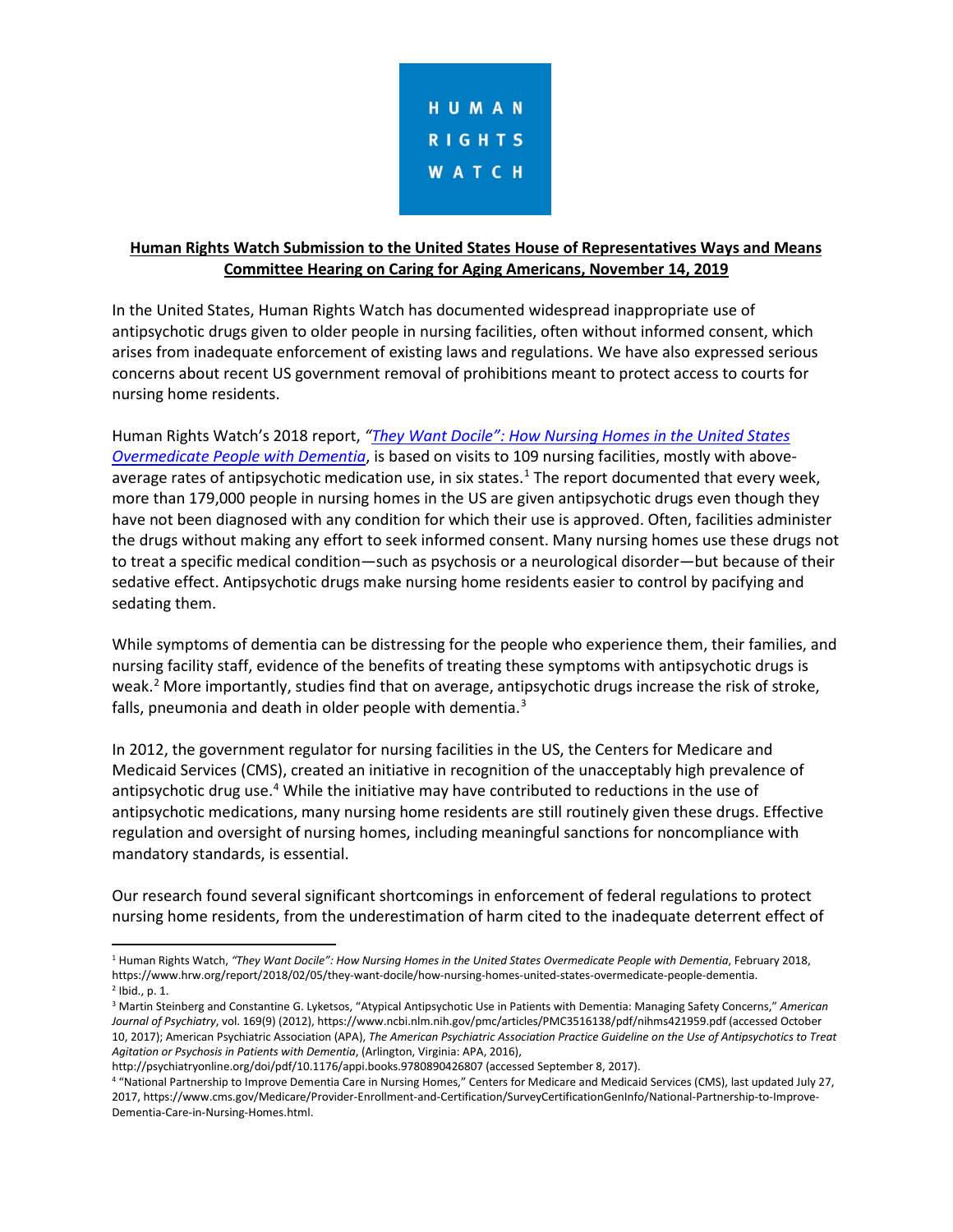fines around these drugs' use.<sup>[5](#page-1-0)</sup> We found that penalties for noncompliance were often limited to monetary fines that may not be significant enough to deter malfeasance. Our quantitative analysis of fines assessed in all states between 2014 and 2016 found that 80 percent were less than \$10,000 and 20 percent between \$10,000 and \$100,000.

Human Rights Watch also has serious concerns about the CMS regulation removing prohibitions on limitations for access to justice through courts of law for individuals alleging harm in nursing facilities.

In 2016, CMS had banned the use of pre-dispute arbitration clauses, describing them as "fundamentally unfair" because "it is almost impossible for residents or their decision-makers to give fully informed and voluntary consent to arbitration before a dispute has arisen."[6](#page-1-1) It concluded that "residents should have a right to access the court system if a dispute with a facility arises."<sup>[7](#page-1-2)</sup>

CMS noted "there is significant evidence that pre-dispute arbitration agreements have a deleterious impact on the quality of care for Medicare and Medicaid patients" in nursing facilities.<sup>[8](#page-1-3)</sup> It also emphasized that while arbitration proceedings are widespread in health care, the "significant differential in bargaining power" between residents and nursing facilities—the former depends on the latter for almost all their needs—make it "unconscionable" for such facilities to demand, as an admission condition, that residents sign a pre-dispute agreement for binding arbitration.<sup>[9](#page-1-4)</sup>

However, in 2017, CMS did a complete about-face and issued a new proposed rule that not only would eliminate the 2016 rule's provisions prohibiting pre-dispute arbitration, but would allow facilities to deny admission to a resident who refuses to sign the arbitration agreement.<sup>10</sup> In 2019, CMS finalized this rule and put it into effect, replacing the 2016 regulation protecting residents' right to access courts in the event of abuse or mistreatment in a nursing home, with a rule removing prohibitions on pre-dispute arbitration.<sup>[11](#page-1-6)</sup> Under the new rule, nursing homes can add pre-dispute arbitration clauses to their contracts for new residents to forgo the option of filing a case in court.<sup>[12](#page-1-7)</sup>

With this new rule, residents who accept these new conditions will only have access to an arbitration proceeding, despite serious concerns about whether arbitration offers a fair and impartial hearing and a realistic chance at a remedy.

<span id="page-1-0"></span> <sup>5</sup> The most recent Office of Inspector General analysis is from 2005, but it found that less than half of the civil money penalties imposed at that time were paid and that 70 percent of penalties received a reduction. Office of Inspector General, "Nursing Home Enforcement: The Use of Civil Money Penalties," April 2005, https://oig.hhs.gov/oei/reports/oei-06-02-00720.pdf. A facility automatically obtains a 35 percent reduction in the civil money penalty imposed if it waives its right to a hearing. The opportunities to challenge a citation and its attached penalty are numerous as well. Centers for Medicare and Medicaid Services (CMS), "Mandatory Immediate Imposition of Federal Remedies and Assessment Factors Used to Determine the Seriousness of Deficiencies for Nursing Homes," July 29, 2016, https://www.cms.gov/Medicare/Provider-Enrollment-and-Certification/SurveyCertificationGenInfo/Downloads/Survey-and-Cert-Letter-16-31.pdf.

<span id="page-1-1"></span><sup>6</sup> "Section 483.70(n), Binding Arbitration Agreements," in CMS, "Medicare and Medicaid Programs; Reform of Requirements for Long-Term Care Facilities," *Federal Register*, Vol. 81, No. 192, October 4, 2016, https://www.gpo.gov/fdsys/pkg/FR-2016-10-04/pdf/2016-23503.pdf, p. 68792.

<span id="page-1-2"></span><sup>7</sup> Ibid.

<span id="page-1-3"></span><sup>8</sup> Ibid., p. 68791.

<span id="page-1-4"></span><sup>9</sup> Ibid., p. 68792.

<span id="page-1-5"></span><sup>10</sup> CMS, "Medicare and Medicaid Programs; Reform of Requirements for Long-Term Care Facilities: Arbitration Agreements," *Federal Register*, vol. 82(109) (2017), https://www.gpo.gov/fdsys/pkg/FR-2017-06-08/pdf/2017-11883.pdf (accessed September 10, 2017).

<span id="page-1-7"></span><span id="page-1-6"></span><sup>11</sup> "Medicare and Medicaid Programs; Revision of Requirements for Long-Term Care Facilities: Arbitration Agreements" *Federal Register,* (84 FR 34718), 2019[, https://www.federalregister.gov/documents/2019/07/18/2019-14945/medicare-and-medicaid-programs-revision-of](https://www.federalregister.gov/documents/2019/07/18/2019-14945/medicare-and-medicaid-programs-revision-of-requirements-for-long-term-care-facilities-arbitration)[requirements-for-long-term-care-facilities-arbitration.](https://www.federalregister.gov/documents/2019/07/18/2019-14945/medicare-and-medicaid-programs-revision-of-requirements-for-long-term-care-facilities-arbitration)